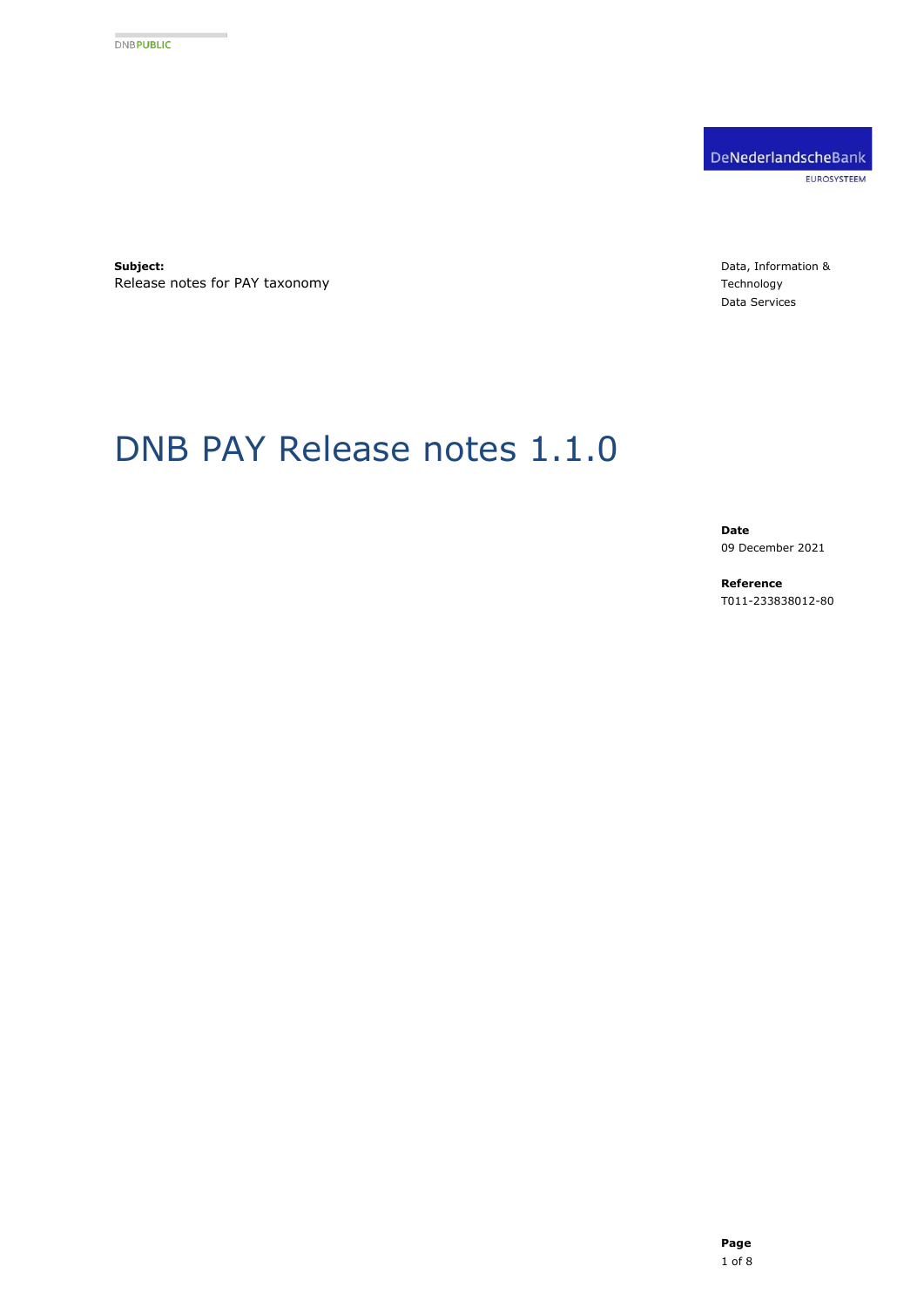# **Introduction**

These are the release notes of the PAY taxonomy that captures the reporting requirements as laid in Regulation (EU) 2020/2011 that was published on December 11, 2020. The PAY taxonomy is distinct from and replaces the PMTS taxonomy that captures reporting requirements as laid out in Regulation (EU) No 1409/2013.

The PAY taxonomy will apply as from January 1, 2022 and contains modules for all the first reporting periods and reference periods described in Regulation (EU) 2020/2011:

- Quarterly reporting requirements for reference period 2022Q1
- Semi-Annual reporting requirements for reference period 2022H1
- Annual reporting requirements for reference period 2022H1 and 2022H2

There are two packages published for this PAY 1.1.0 taxonomy:

- 1a A package with the Reporting Framework;
- 1b A package with the Data Dictionary, explicitly for the Reporting Framework listed in 1a; elements that are only used in other frameworks are not included here.

Three common packages that are also required for the implementation of DNB taxonomies are (these are available for download from the **DNB** website):

2a A package with the full DNB Data Dictionary;

- 2b A package with the Supplementary Taxonomies (these are taxonomies that are not managed by DNB but are necessary for the implementation of the DNB taxonomies - these are www.xbrl.org and www.eurofiling.info);
- 2c A package containing custom functions for the [www.dnb.nl](http://www.dnb.nl/) reporting frameworks (only required to those frameworks making use of these custom functions).

# **1. Content**

This publication set contains:

- **DNB PAY Release notes 1.1.0.pdf** The release notes for version 1.0.0 of the taxonomy (this document);
- **DNB PAY Reporting framework 1.1.0.zip**  A zip file containing the DNB xBRL taxonomy with the PAY framework version 1.1.0 (see paragraph [3\)](#page-3-0);
- **DNB PAY Reporting data dictionary 1.1.0.zip** A zip file containing the partial .xml data dictionary containing only the elements present in the taxonomy;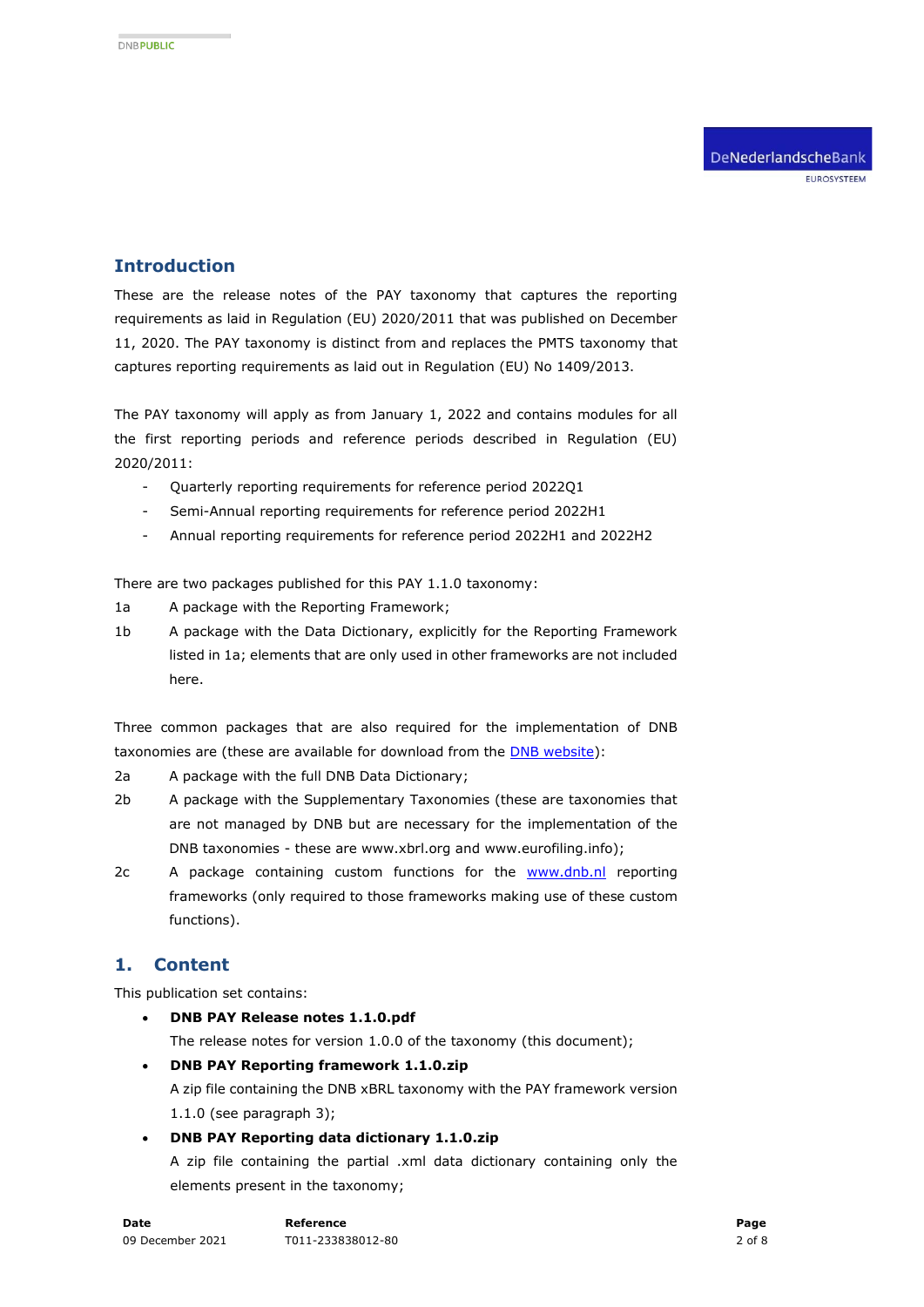- **DNB PAY DPM dictionary and annotated templates 1.1.0.xlsx**  An Excel workbook with an overview of the datapoints, partial data dictionary, annotated templates and module content (see paragraph [4\)](#page-4-0);
- **DNB PAY Sample instances 1.1.0.zip**  A zip file containing sample xBRL instances, one for each module (see paragraph [6\)](#page-5-0);
- **DNB PAY Excel templates 1.1.0.zip** A zip file with an Excel template per module that could be used in Digitaal Loket Rapportages (DLR) for data reporting (see paragraph [7\)](#page-5-1).

# **2. Changelog**

#### **2.1 Version 1.1.0**

Changes made to this version of the taxonomy are:

- For the following rows of the annotated templates the domain member for the domain "Role in transaction" has been changed from "Payer's PSP" into "Payee's PSP":
	- o T01.02, r1270
	- o T02.02, r1270
	- $o$  T04.01, r150
- For the following rows of the annotated templates the domain member for the domain "Role in transaction" has been changed from "Payee's PSP" into "Payer's PSP":
	- o T01.04, r1270
	- o T06.03, r1270
- For the following rows of the annotated templates the domain member for the domain "Fraud data" was changed into "No" and the domain member for the domain "Fraud type" was changed into "Fraud / no fraud":
	- $o$  T04.01, r100
	- $o$  T04.01, r110
	- $o$  T04.01, r120
- The hierarchy "List of countries included under the reporting in Geo 6" has been terminated and is replaced by the hierarchy "List of countries included under the reporting in Geo 6, as of 30-11-2021", with the removal of the domain members (countries):
	- o French Guiana, Guadeloupe, Martinique, Mayotte Includes Grandeterre and Pamandzi, Monaco, Reunion, Saint Barthélemy, Saint Martin (French part), Saint Pierre and Miquelon: please report under France (FR).
	- o Puerto Rico: please report under United States of America (US)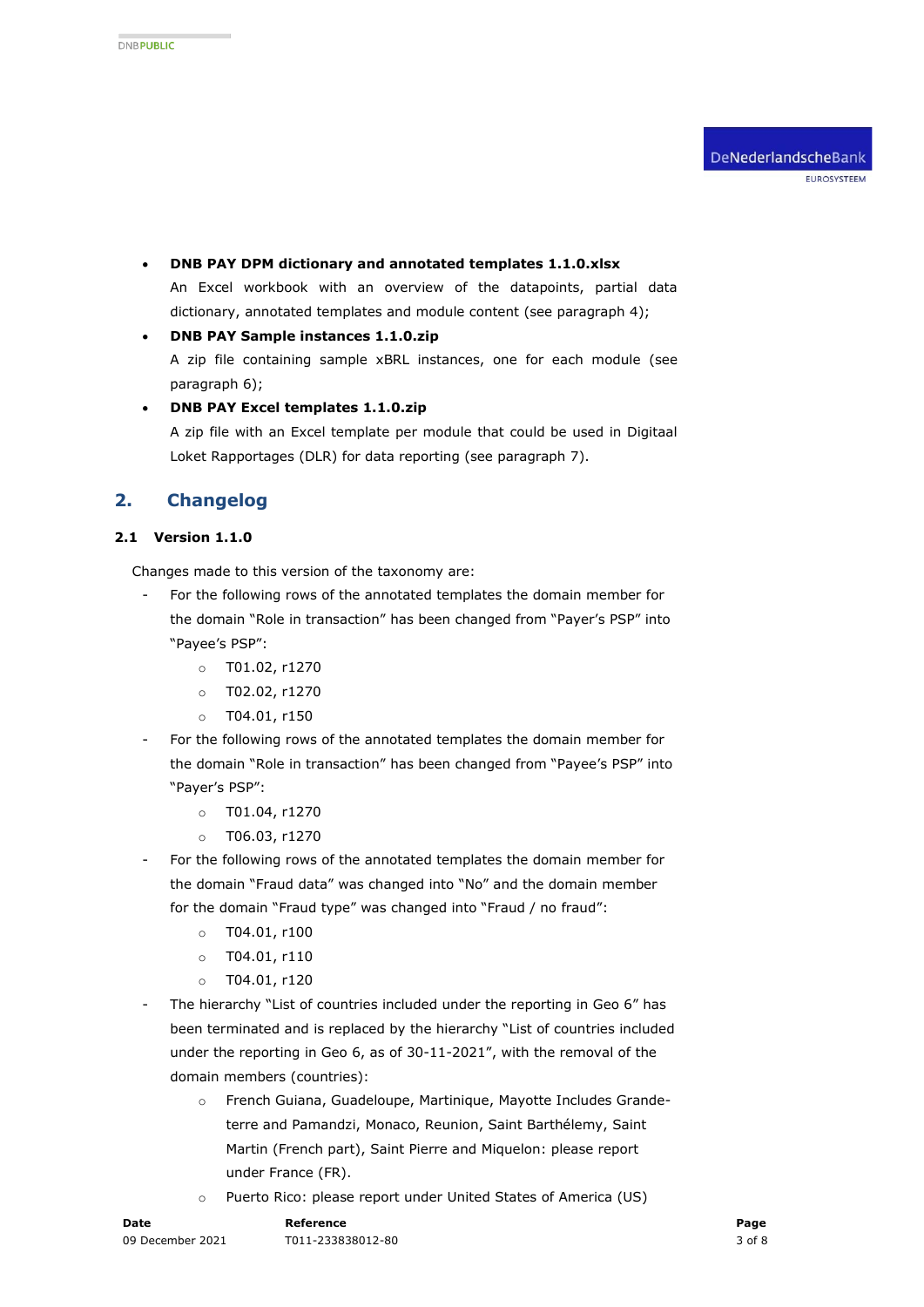- o Åland Islands: please report under Finland, (FI).
- The hierarchy "Merchant Category Codes (MCC) (changing composition)" has been terminated and is replaced by the hierarchy "Merchant Category Codes (MCC) (changing composition), as of 30-11-2021", with the removal of the domain member "6236 – Aero Servicio Carabobo" and the addition of the new domain members "5262 - Marketplaces (online Marketplaces)", "5333 - Hypermarkets of food" and "5715 - Alcoholic beverage wholesalers".
- For the modules PAY-D, PAY-PSO-L, PAY-PSO-R and PAY-T2-NCB the assertions dnb\_2001 until dnb\_v2811 have been added. Furthermore, the assertions dnb\_fraudcheck, dnb\_numbervalue, dnb\_numbervaluepositive, dnb\_MCCbreakdowncheck, dnb\_MCCreporting and dnb\_nonnegatives have been effectuated on all relevant modules respectively. For the full outline of the assertions and their scope, please consult the 'Assertions' tab in the DNB PAY DPM dictionary and annotated templates 1.1.0.xlsx document.

Specific changes to the DNB Data Dictionary as a consequence of this taxonomy update can be seen in the changelog registry published on the **DNB** website: "DNB Data Dictionary – Changelog.xlsx".

#### **2.2 Version 1.0.1**

This is a release of the PAY v1.0.0 taxonomy released earlier in 2021 with the addition of Formula Linkbases to the PAY-CH & PAY-CQ modules.

Related to this release are expected minor refinements (i.e. short labels of PAY taxonomy specific dimensions and domains) to the common package with the partial and full DNB Data Dictionary. To ensure consistency in Data Dictionaries, the partial Data Dictionary explicit to the reporting framework will be published at a later stage, jointly with the full DNB Data Dictionary which is not scheduled to be published until later in July 2021.

#### **2.3 Version 1.0.0**

Not applicable.

#### <span id="page-3-0"></span>**3. Scope**

The taxonomy is comprised of the following six modules for reporting: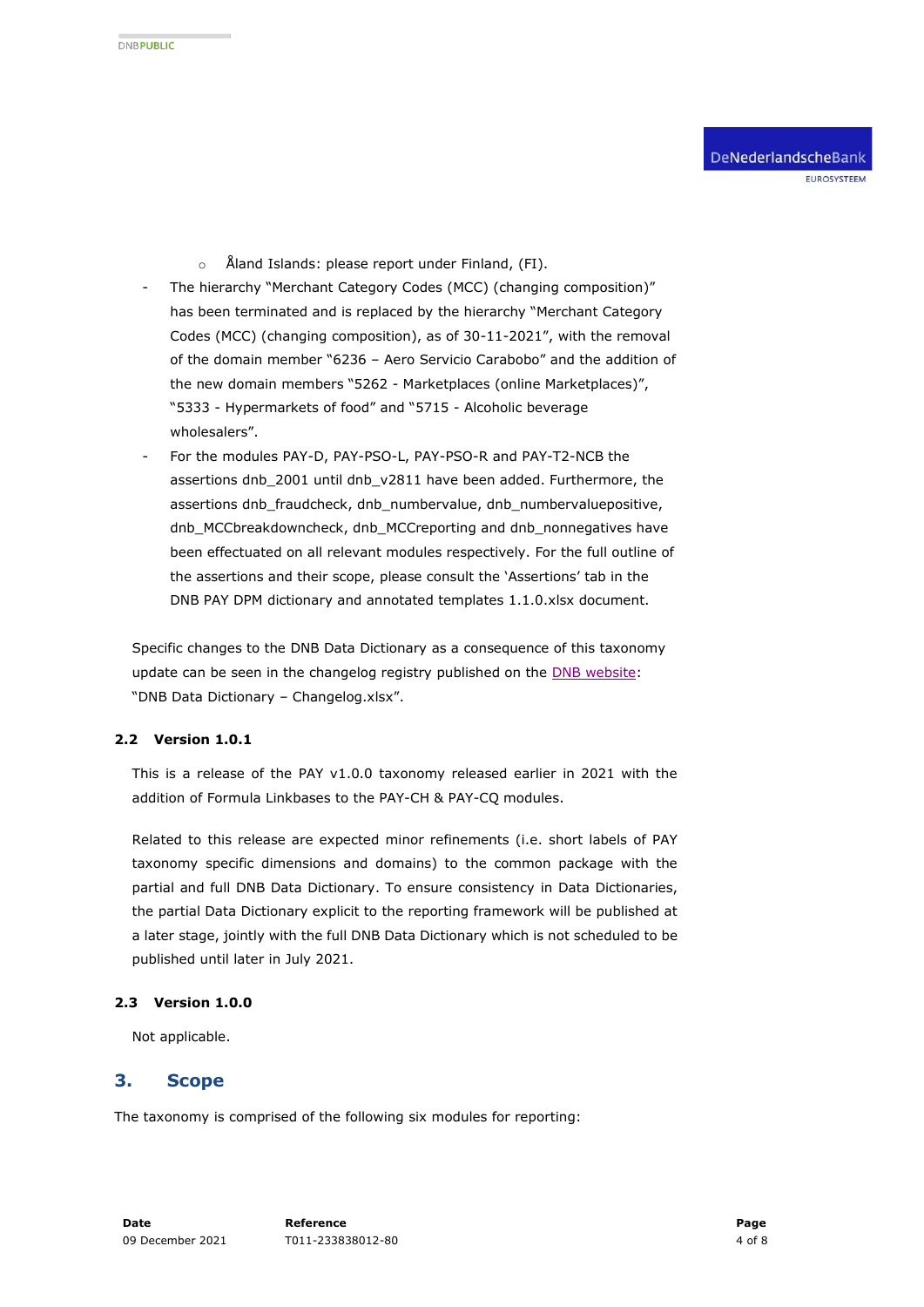EUROSYSTEEM

| <b>Module</b>     | <b>Module Label</b>                       | <b>Technical entrypoint (Note: these</b><br>are URIs, not URLs!)                      |
|-------------------|-------------------------------------------|---------------------------------------------------------------------------------------|
| <b>PAY-CH</b>     | Payments Statistics - Core<br>half-yearly | http://www.dnb.nl/nl/fr/xbrl/fws/dnb-nr/pay-<br>2022-01/2021-11-30/mod/pay-ch.xsd     |
| <b>PAY-CO</b>     | Payment Statistics - Core<br>quarterly    | http://www.dnb.nl/nl/fr/xbrl/fws/dnb-nr/pay-<br>2022-01/2021-11-30/mod/pay-cq.xsd     |
| <b>PAY-D</b>      | Payments Statistics -<br>Derogation       | http://www.dnb.nl/nl/fr/xbrl/fws/dnb-nr/pay-<br>2022-01/2021-11-30/mod/pay-d.xsd      |
| <b>PAY-PSO-L</b>  | Payments Statistics - LVPS                | http://www.dnb.nl/nl/fr/xbrl/fws/dnb-nr/pay-<br>2022-01/2021-11-30/mod/pay-pso-l.xsd  |
| <b>PAY-PSO-R</b>  | Payments Statistics - RPS                 | http://www.dnb.nl/nl/fr/xbrl/fws/dnb-nr/pay-<br>2022-01/2021-11-30/mod/pay-pso-r.xsd  |
| <b>PAY-T2-NCB</b> | Payments Statistics -<br>TARGET2/NCB      | http://www.dnb.nl/nl/fr/xbrl/fws/dnb-nr/pay-<br>2022-01/2021-11-30/mod/pay-t2-ncb.xsd |

## <span id="page-4-0"></span>**4. Excel workbook with specifications**

The Excel workbook (*DNB PAY DPM dictionary and annotated templates 1.1.0.xlsx*) contains the following sheets:

- *Taxonomy* [*red*]: an overview of the tables incorporated in the taxonomy and to which modules these tables apply;
- *Hierarchies* [*red*]: an overview of all the hierarchies (selection lists) defined for this taxonomy;
- *Assertions* [*red*]: an overview of all the assertions and their characteristics defined for this taxonomy. Assertions are specified according to the following characteristics:
	- o *ID*, the unique identification of assertion;
	- o *Changed per*, date of the last change;
	- o *Last change*, changed aspect;
	- o *Module(s)*, the module(s) that are addressed by the assertion;
	- o *Tablegroup(s),* the tablegroup(s) that are addressed by the assertion;
	- o *Table(s)*, the table(s) that are addressed by the assertion;
	- o *Severity*, either ERROR (blocking) or WARNING (non-blocking);
	- o *Precondition;* The condition(s) that needs to be met for the assertion to be evaluated. This condition always consists of a table for which its corresponding filing indicator has to been put to positive. If no precondition is given, the respective assertion is always evaluated.
	- o *Threshold*, the margin that applies to the assertion;
	- o *Fallback*, indicates whether non-reported facts involved in the assertion are replaced by a 0 or  $\{ \}$  (empty string). If fallback is set to false, a missing fact will result in the assertion not being evaluated.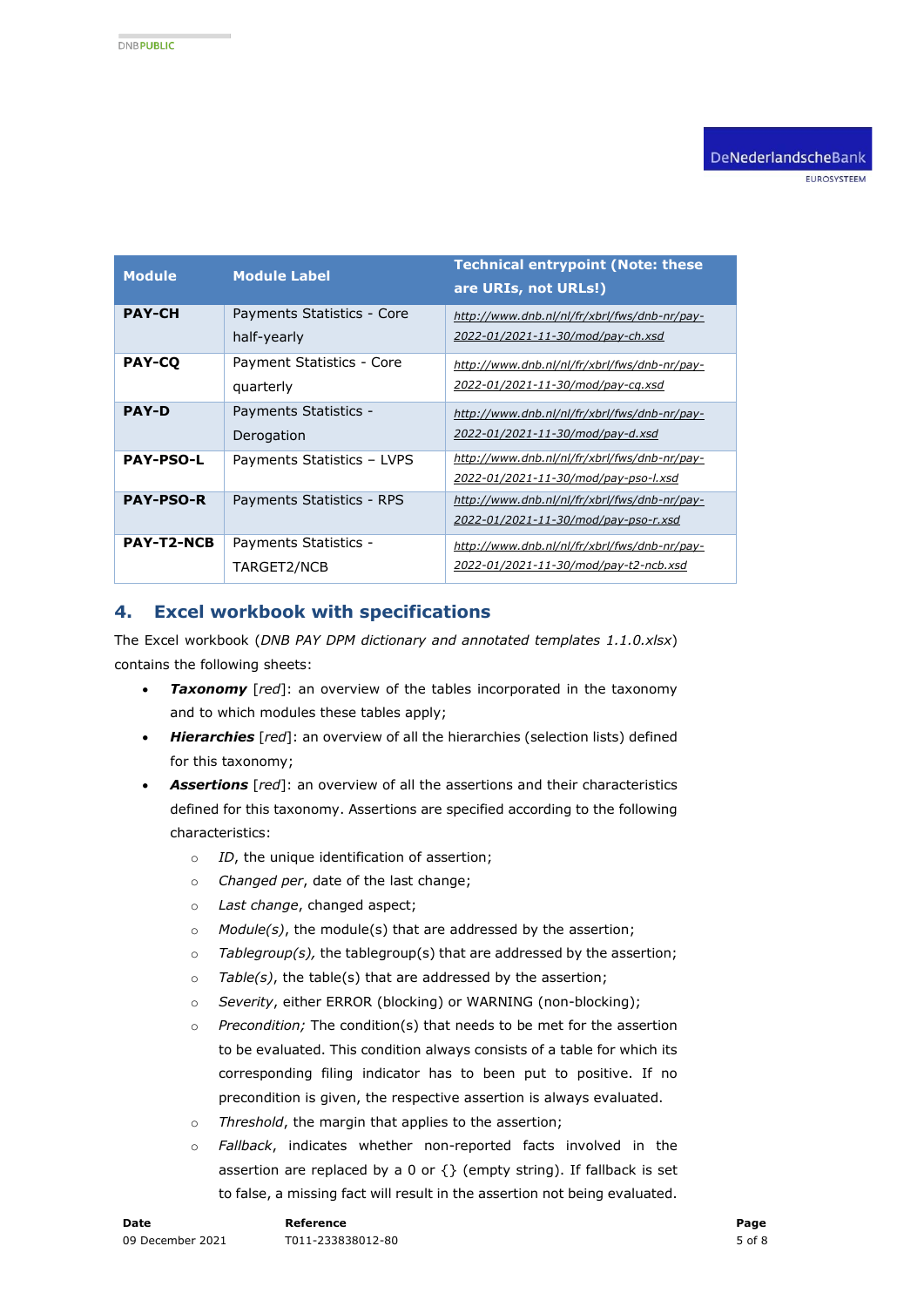- o *Formula*, the OK situation the validation rule verifies;
- o *Message,* The message that is returned when the assertion is triggered.
- *Partial data dictionary* [*purple*]: containing all domains, dimensions, members and metrics that are relevant for this taxonomy. This overview consists of the following sheets:
	- o *Data Points*: a complete list of all the data points and their data definition;
	- o *Dict Metrics*: sheet containing all the metrics used in the taxonomy;
	- o Dict Dimensions: sheet containing all dimensions used in the taxonomy;
	- o *Dict Explicit Domains*: sheet listing all domains used in the taxonomy;
	- o *Dict Domain Member*: sheet listing all the members per domain used in the taxonomy;
	- o *Dict Typed Domains*: sheet listing all the typed domains used for the taxonomy;
	- o *Dict Hierarchies*: sheet listing all the hierarchies used in the taxonomy.
- *Annotated templates* [*blue*]: for each form for data reporting the specifications of the affiliated data points can be viewed in the sheet with the corresponding label.

## **5. Assertions**

For this taxonomy assertions have been added to each of the modules of the taxonomy, excluding the Core Half-yearly and Core Quarterly modules, for which the applicable set of assertions have already been added during previous release. For an overview of the installed assertions, their scope and logical expression, please consult the *DNB PAY DPM dictionary and annotated templates 1.1.0.xlsx* workbook, where a comprehensive list of the assertions on the '*Assertions*' sheet is provided.

## <span id="page-5-0"></span>**6. Sample instances**

For testing purposes, for each module an xBRL instance document with fixed interval data is provided in *DNB PAY Sample instances 1.1.0* zip.

# <span id="page-5-1"></span>**7. Excel templates**

In the *DNB PAY Excel templates 1.1.0* zip, the Excel templates are available for each of the modules.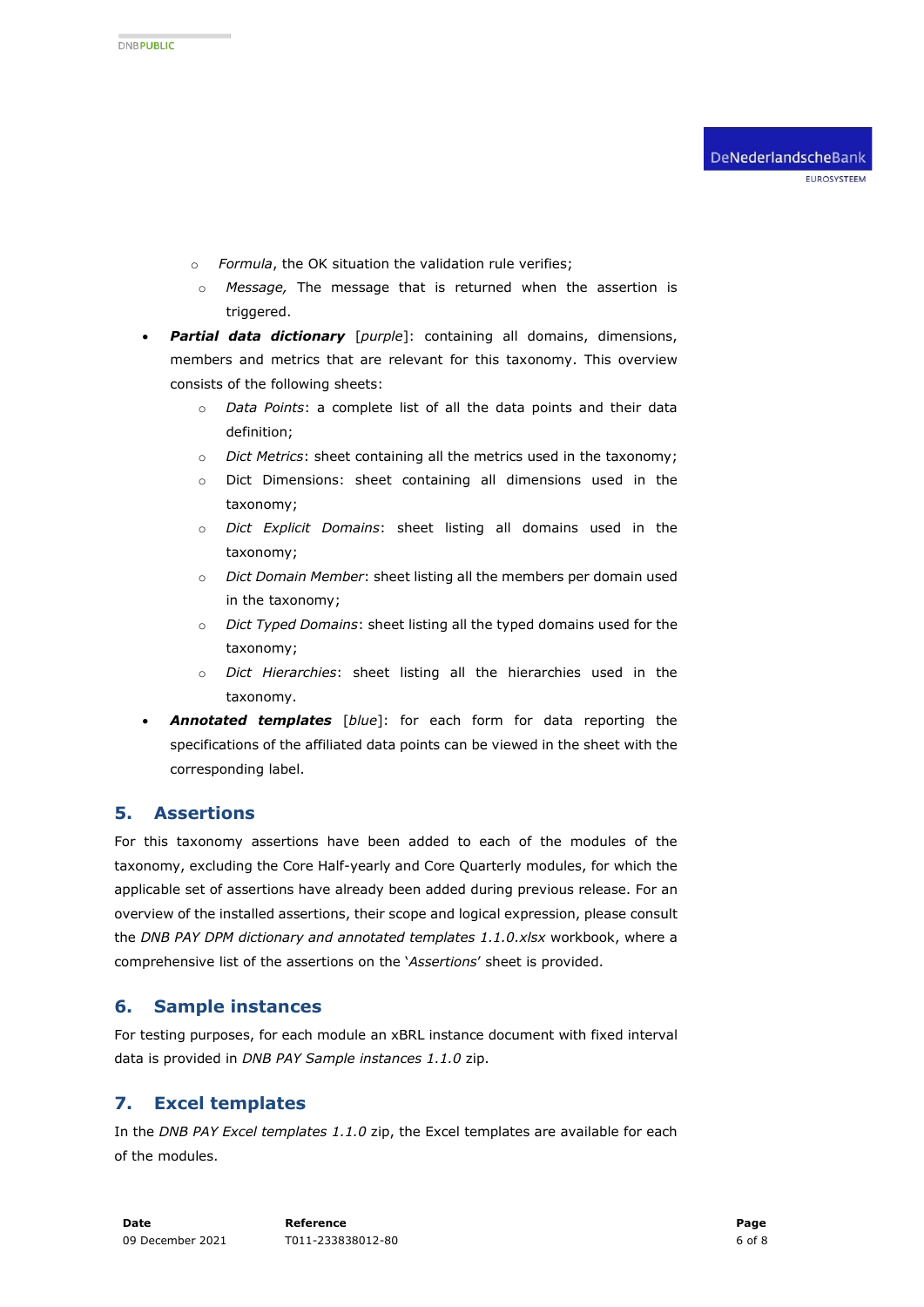Validation results are communicated in the format of these excel templates as well. Please note that it is not allowed to change the structure of the Excel template files. This will give problems during processing in the DLR application. Furthermore, in case submission in Excel format is possible, you are always advised to use the download link in DLR (Digitaal Loket Rapportages) instead of the ones contained in the zip, to make sure you always use the most recent version of the templates for submission. Reporting a substantive number of data points (i.e. above 100,000 data points) is preferred in XBRL format as the processing in the DLR application via an Excel format cannot be guaranteed and may suffer from significant performance deficits in this case.

Due to technical constraints, the number of reportable combinations for forms with a so called open Z-axis construct is limited. The forms for which this is relevant are T01.01, T01.02, T01.03, T01.04, T02.01, T02.02, T02.03, T04.01, T05.01, T05.03, T06.01 and T06.03.

In the following table the default amount of displayed combinations on the forms to which it applies are listed per module:

| <b>Module</b>     | No. of provided reportable    |
|-------------------|-------------------------------|
|                   | combinations along the Z-axis |
| <b>PAY-CH</b>     | 31                            |
| <b>PAY-CO</b>     | 50                            |
| <b>PAY-D</b>      | 20                            |
| <b>PAY-PSO-L</b>  | Irrelevant                    |
| <b>PAY-PSO-R</b>  | Irrelevant                    |
| <b>PAY-T2-NCB</b> | Irrelevant                    |

If more tables along the Z-axis are required, please contact [xbrl@dnb.nl.](mailto:xbrl@dnb.nl)

## **8. DNB filing rules**

The eXtensible Business Reporting Language (XBRL) specification provides a high degree of flexibility in the creation of XBRL instance documents. Part of this flexibility stems from the nature of the syntax: XML, and part stems from the XBRL specification itself.

The DNB filing rules represent a collection of additional rules and guidance specifically applicable to remittance of XBRL instances for regulatory filings of national taxonomies of DNB. These rules constrain the full flexibility of XBRL, to enable effective interaction between transmitter and recipient/consumer of regulatory reports.